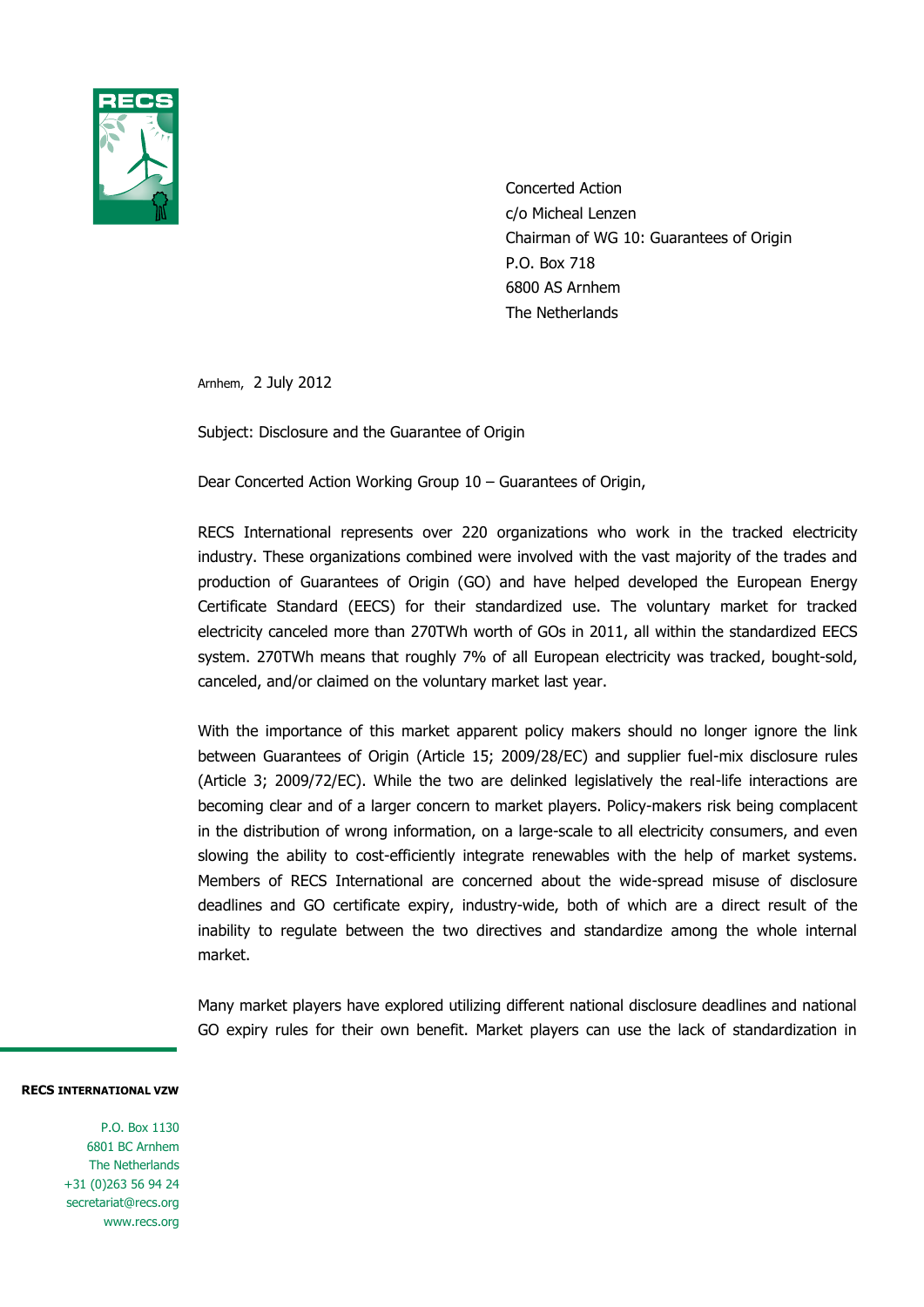

national deadlines and transfer GOs 'out-of-domain' directly before the disclosure/GO expiry deadlines, without the need to cancel. The lack of standardized national disclosure deadlines creates unneeded difficulty in the calculation of residual mix figures (needed for proper fuel-mix disclosure) as well as an undue risk for GO 'attribute' double counting.

RECS International believes that there are five-steps that should be taken to solve these issues:

- 1. Provide a link in 2009/72/EC Article 3(3) that, "Customers…have the right to be supplied with electricity of a specified quality…" to 2009/28/EC where the Guarantee of Origin is mentioned as the method, "of proving to final customers the share and quantity of energy from renewable sources". This link would provide a basis for both fuel-mix disclosure and electricity products to be disclosed and issued correctly Europewide.
- 2. Provide clear disclosure methodology so that a consumer in Norway receives the same information from their supplier as a consumer in Austria. National legislations vary significantly regarding the methodology used for fuel-mix disclosure, supplier greenelectricity products, and the eventual disclosure of carbon/nuclear waste figures.
- 3. Standardize *all European member-states'* fuel-mix disclosure deadlines and GO expiry deadlines on a single-date somewhere between February  $15<sup>th</sup>$  and March  $31<sup>st</sup>$ . By standardizing disclosure/expiry deadlines the commission could prevent the implicit double counting of electricity attributes Europe-wide.
- 4. Force all member states to universally accept all Guarantees of Origin, including those from fossil and nuclear sources. This would eliminate electricity suppliers declaring ownership over, 'cleaner burning' fossil fuel plants without a regulated method of tracking. These 'declarations' of ownership are used in lieu of tracking mechanisms and hence cannot be taken out of the national residual mixes. Some of the largest electricity suppliers in Europe have already, in 2011, issued GOs for all their fossil and nuclear production to combat this threat and improve personal electricity accounting practices.